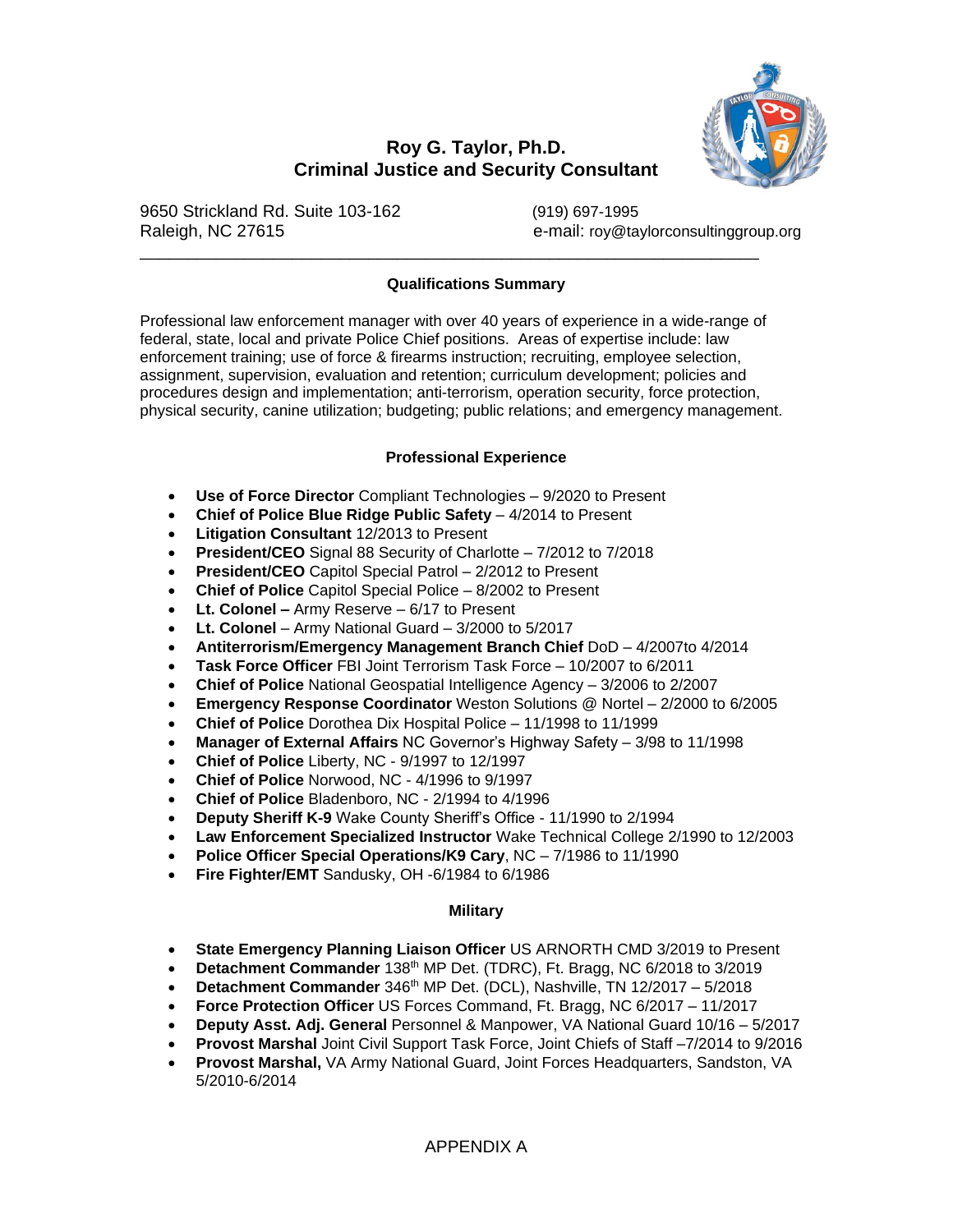- **Company Commander,** VA Army National Guard, 329<sup>th</sup> Regional Support Group, Virginia Beach, VA 23451, 2/2008-5/2010
- **Executive Officer,** VA Army National Guard, Joint Forces Headquarters, Ft. Pickett, VA 7/2006 – 2/2008
- **Platoon Leader**, NC Army National Guard, Jefferson, NC. Active Duty in support of Operation Iraqi Freedom 1/15/2004 to 4/10/2005
- **Host Nation Transportation Officer**, NC Army National Guard, Durham, NC 9/2002- 12/2003
- **Counter Intelligence Agent**, NC Army National Guard, Morrisville, NC 4/2000-3/2001
- **Security Police/Explosive Detection Dog Handler**, USAF Ellsworth AFB, SD 2/80-5/82

# **Education**

- Ph.D, Criminal Justice, Walden University, Minneapolis, MN 2020
- Master of Philosophy Criminal Justice, Walden University, Minneapolis, MN 2020
- Master of Science Occupational Safety, East Carolina University, Greenville, NC 2003
- Bachelor of Science Criminal Justice, Mount Olive College, Mt. Olive, NC 1997
- Command and General Staff College, US Army, Fort Leavenworth, KS 2014

# **Certifications**

- G.L.O.V.E. CEW Instructor, Compliant Technologies
- Integrate Communications and Tactics, Train the Trainer, Police Executive Research Forum
- Mental Health First Aid, National Council for Behavioral Health
- Crisis Intervention Team, National Alliance of Mental Illness
- Advanced Force Science Specialist, Force Science Institute
- NC Law Enforcement Officer, Advanced Certificate
- NC Criminal Justice Instructor Certification (firearms, physical fitness, hazardous materials & first responder)
- NC Private Protective Services, Armed and Unarmed Guard Instructor
- TASER Instructor, Axon Technologies
- NC Concealed Handgun Instructor
- VA Private Investigator
- VA Department of Criminal Justice Services Instructor (Special Conservator, Firearms, Armed and Unarmed Guard)
- Physical Security Inspector, Department of Defense
- Certified Homeland Security Specialist III, American College of Forensic Examiners International
- Certified Manager, Institute of Professional Managers
- Command & General Staff Complex Incident Management IS 400
- Intermediate Emergency Medical Technician
- Cardio Pulmonary Resuscitation (CPR) Instructor, American Heart Association

### **Affiliations**

- Member NC Crisis Intervention Team Advisory Board
- Member Meredith College Master's in Criminal Justice Advisory Board
- President Company Police Association of North Carolina
- Member Community Policing Board, International Assoc. of Chiefs' of Police
- Chairman Business, Education and Technical Support Committee, Wake Co. Local Emergency Planning Committee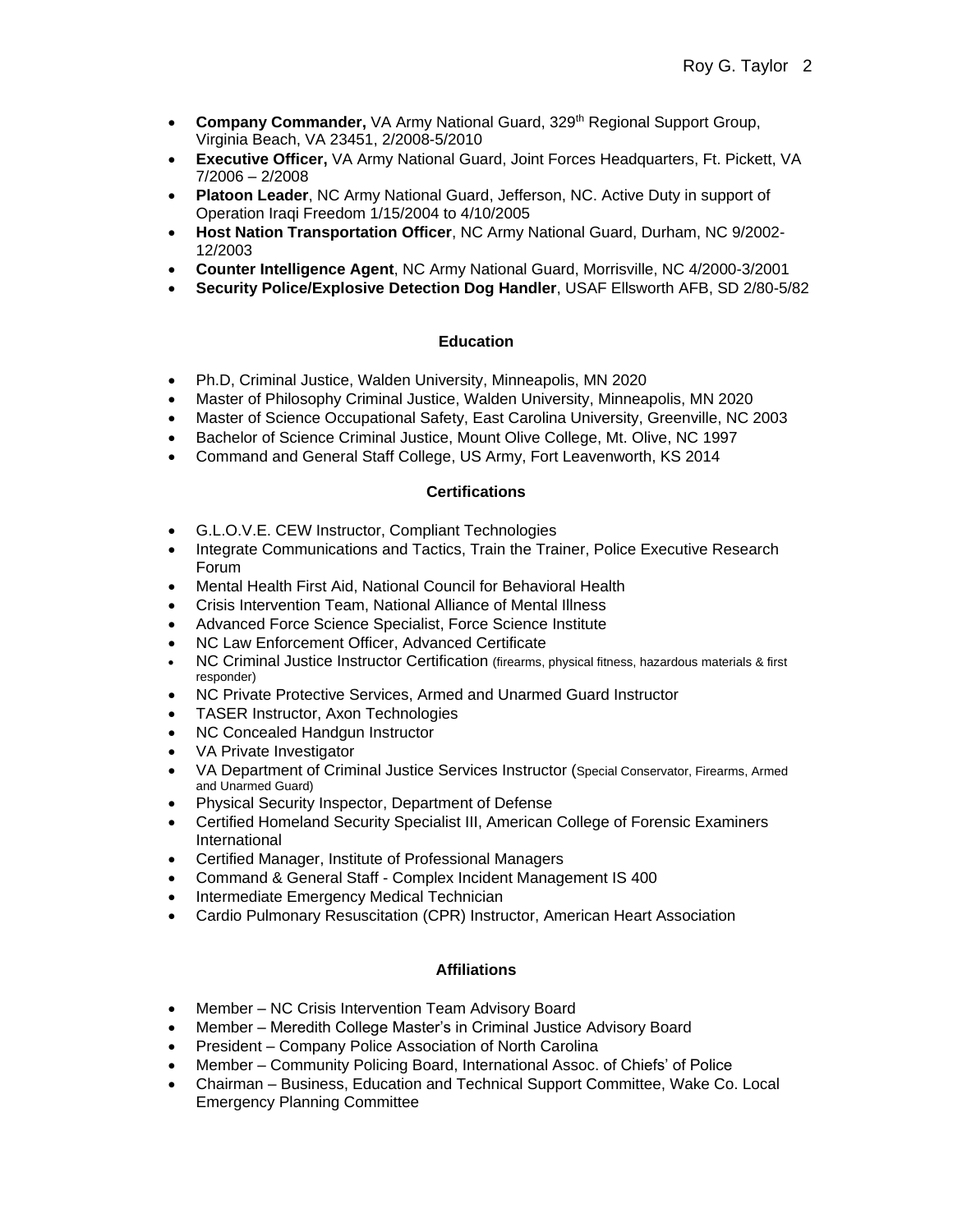- Member Virginia Association of Chiefs of Police
- Member North Carolina Chiefs of Police Association
- Member Fraternal Order of Police, Lodge 81
- Member International Association of Chiefs of Police
- Member International Law Enforcement Trainers & Educators Association
- Member International Law Enforcement Firearms Instructor Association
- Member American Society for Industrial Security
- Member Professional Investigators and Security Association

### **Publications**

- Taylor, R.G. Summer 1997. "Ethically Correct." *The Journal, The Voice of Law Enforcement 35-39.*
- Taylor, R.G. Mar/Apr 1998. "Creating an Ethical Atmosphere." *Community Policing Consortium 3-5.*
- Taylor, R.G. & Tucker, M. Oct 2015. "Action Always Beats Reaction Or Does It". International Law Enforcement Educators and Trainers Association Journal 7-9.

### **Criminal Justice Consulting**

- WTVD Channel 11 Raleigh, NC
- WSB-TV Channel 2 Atlanta, GA
- News & Observer Raleigh, NC
- Spectrum News Channel 17 Raleigh, NC

### **Litigation Services**

- Arizona
- Florida
- Illinois
- Kentucky
- $\bullet$  Louisiana
- Maine
- Maryland
- Nevada
- New Mexico
- North Carolina
- Ohio
- South Carolina
- South Dakota
- Texas
- Virginia
- West Virginia
- Wyoming

### **Awards and Recognitions**

- National Community Policing Award, National League of Cities (1997)
- Law Enforcement Leadership Award, Mothers Against Drunk Drivers (1995)
- Law Enforcement Officer of the year for State of NC, Veterans of Foreign Wars (1995)
- Governor's Crime Prevention Award (1994)
- Honor Graduate, Basic Law Enforcement Training, NC Justice Academy (1986)
- Honor Graduate, Fire Fighter Academy, Ohio Fire Training Academy (1984)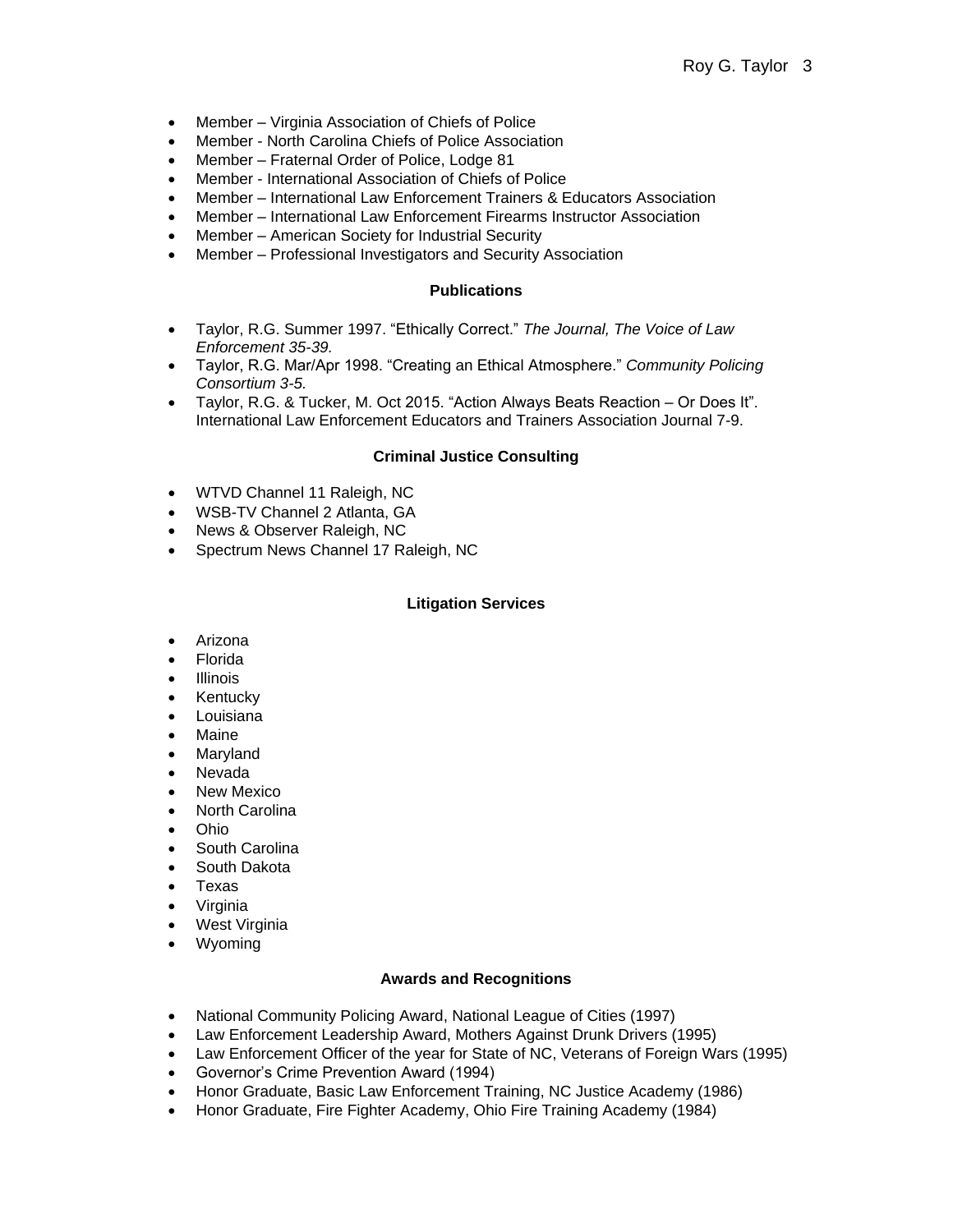- Honor Graduate, Security Police Academy, USAF (1979)
- Bronze Star Medal with Valor device, US Army (2005)
- Meritorious Service Medal, US Army (2005)
- Defense Meritorious Service Medal, US Dept. of Defense (2016)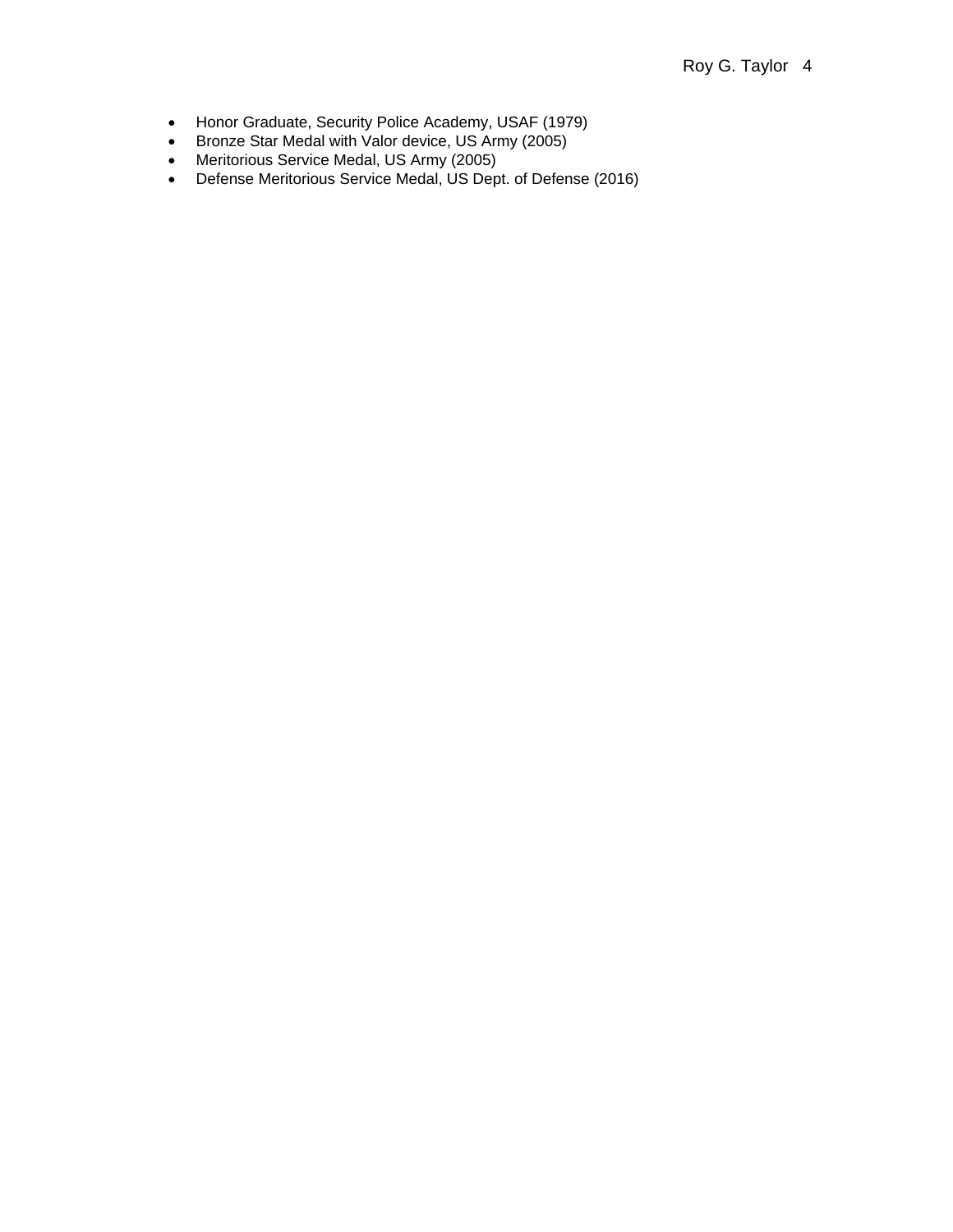# **Training**

- Integrate Communications and Tactics, Train the Trainer, PERF (2020)
- Combat Veteran's Crisis Intervention Team, National Alliance of Mental Illness (2019)
- Mental Health First Aid, USA, National Council for Behavioral Health (2019)
- CIT International Training Conference (2019)
- Crisis Intervention Team, National Alliance of Mental Illness (2019)
- 1911 Armorers Course, Springfield Armory (2019)
- International Assoc. of Law Enforcement Firearms Regional Trng Conference (2019)
- 2018 NC General Instructor Update: Instructional Leadership, NC Justice Academy
- International Assoc. of Law Enforcement Firearms Regional Trng Conference (2018)
- Body Worn Cameras and other recordings used in law enforcement, Force Science Institute (2018)
- Principals of Training, Learning, and Performance, Force Science Institute (2018)
- Communication Skills with Persons in Crisis De-escalation Techniques, NCJA (2018)
- Mass Fatalities Planning & Response, FEMA (2017)
- Advanced Specialist Behavior Analysis in Force Encounters, Force Science Institute (2017)
- Force Science Certification, Force Science Institute (2016)
- Firearms Instructor Conference, Int. Assoc. of LE Firearms Instructors (2015)
- Incident Command and Emergency Operations Center Interface, VDEM (2013)
- Predictive Analysis, VA State Police (2013)
- IS 400 General & Command Staff Complex Incident Management, FEMA (2013)
- Defense Support of Civil Authorities, Joint Doctrine Command (2013)
- IS 800 National Response Framework, FEMA (2012)
- IS 700 National Incident Management System, FEMA (2012)
- Basic Army Instructor, Regional Training Institute (2012)
- Bomb-Making Materials Awareness Program, DHS, (2011)
- Antiterrorism Officer Course (recertification), US Army Military Police School (2011)
- IS 100 Introduction to Incident Command, FEMA (2011)
- Taser Instructor recertification, Taser International (2011)
- Counterterrorism Course, FBI, Charlottesville, VA (2010)
- Outlaw Motorcycle Gang & Juggalo awareness, VA Gang Association (2010)
- Counterfeit Goods, VA Attorney General's Office (2009)
- Special Agent Course, VA State Police (2008)
- Operations Security Officer Course, HQ Dept. of Army, Ft. Belvoir, VA (2008)
- Advanced Criminal Intelligence Analysis to Prevent Terrorism, DHS (2008)
- Incident Response to Terrorist Bombings, New Mexico Tech. (2008)
- Survival Awareness In-Service, FBI Academy, Quantico, VA (2007)
- Strategic Islamic Source Development, FBI Professional Development Unit (2007)
- Counterintelligence Asset Development and Validation, FBI (2007)
- Security Engineering Training, US Army Corps of Engineers, Ft. Belvoir (2007)
- Physical Security Inspector, National Guard Bureau, Professional Ed Ctr. AR (2007)
- Anti-terrorism Officer Advanced Course, US Army MP School, Ft. Leonard Wood (2007)
- Anti-terrorism Officer Basic Course, US Army MP School, Ft. Leonard Wood (2007)
- Federal Law Enforcement Manager Training Program, FLETC Glynco, GA (2006)
- Police Law Institute, Durham Technical College (2005)
- Instructor Training Update, NC Justice Academy (2005)
- Taser Instructor Training, Taser International (2005)
- In-Service Training Coordinator, NC Justice Academy (2005)
- Advanced Firearms Training, Wake Technical Community College (2003)
- Emergency Response to Terrorism, Incident Mngmnt, National Fire Academy (2001)
- Tactical Pistol II, Blackwater Training Center (2001)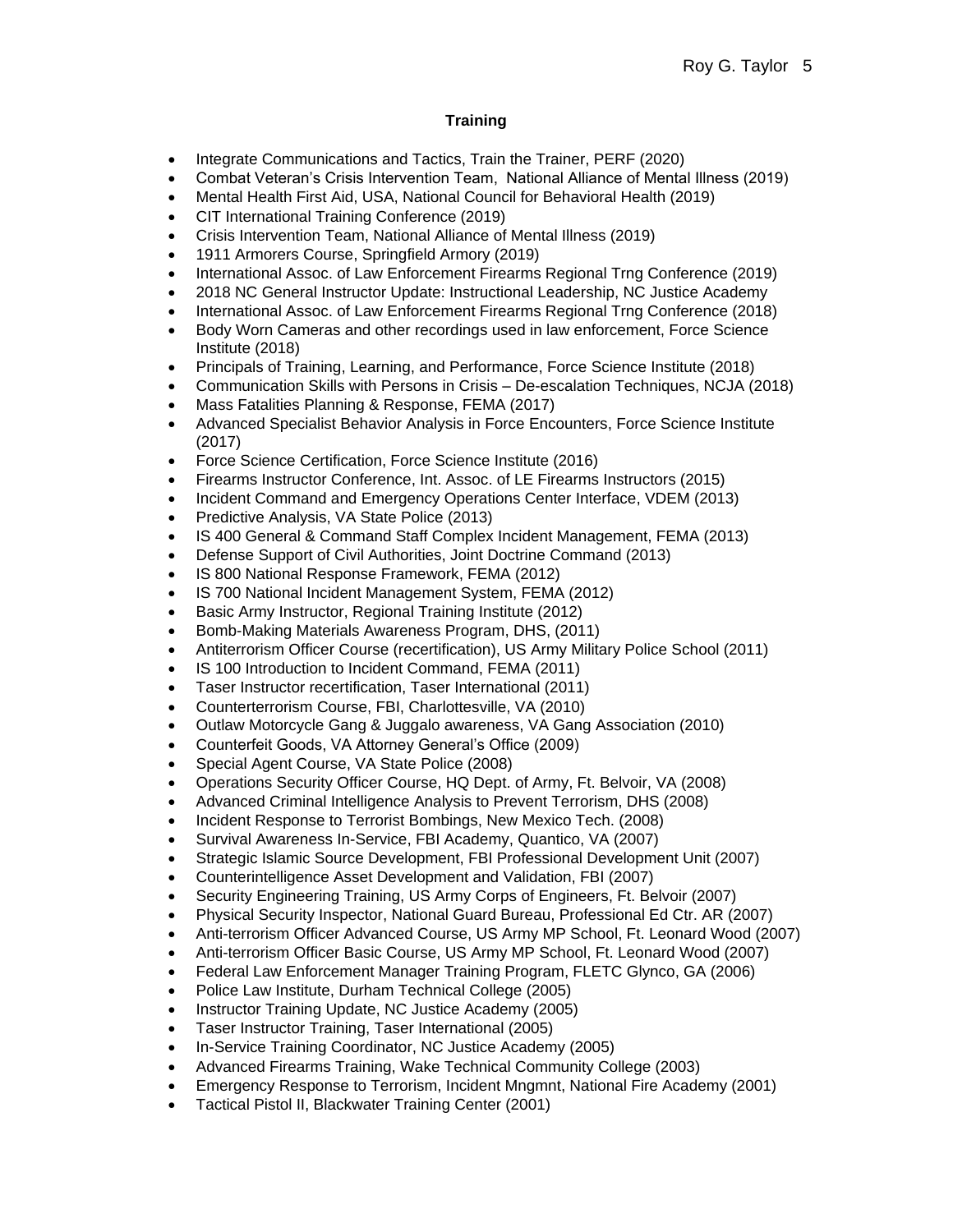- Hazardous Materials Emergency Operations, Environmental Resource Center (2000)
- Specialized Physical Fitness Training Update, NC Justice Academy (2000)
- Explosive and Hazardous Material Instructor Update, Wilson Community College (2000)
- Patrol Techniques Update, Wake Technical Community College (2000)
- Regional Firearms Training Conference, International Assoc of Law Enforcement Firearms Instructors (2000)
- Criminal Intelligence Analysis Techniques, Wake Technical Community College (1999)
- Alcohol Screening Tests Device, NC Dept of Health & Human Services (1999)
- Juvenile Sex Offenders, NC Prof Society on the Abuse of Children (1999)
- Drug, Alcohol & Impaired Driving Training, Intl Assoc. of Chiefs of Police (1998)
- Executive Seminar, Natl Assoc. of Governors' Highway Safety Representatives (1998)
- NHTSA Safe Communities, U.S. Dept of Transportation (1998)
- Community Policing Instructor, US Department of Justice (1997)
- NC Law Enforcement Specialized Firearms Instructor Certification (1997)
- Internal Affairs Training, Law Enforcement Training Ctr Western Piedmont College (1997)
- Firearms Recertification Long Gun, Randolph Community College (1997)
- Glock Armorer's Course, Wake Co. Sheriff's Dept. (1997)
- NCJA Officer Survival Instructor Certification (1997)
- Counter Drug Investigation, US Army Military Police School (1995)
- Orientation for Law Enforcement Administrators (1995)
- Search Warrant Training, NC Justice Academy (1995)
- Police Cyclist Course, Robeson Community College (1995)
- High Risk Dynamic Entry Tactics, South Eastern Community College (1995)
- High Risk Apprehensions, South Eastern Community College (1995)
- Hostage Rescue Pistol Training, Singleton International (1995)
- Law Enforcement Executive Management Program, NC Institute of Government (1995)
- Computer Networking, Law Enforcement Executive Program (1995)
- NC Law Enforcement Specialized Physical Fitness Instructor (1994)
- PPCT Defensive Tactics Instructor Training, Robeson Community College (1994)
- PPCT Defensive Tactics, Bladen Community College (1994)
- Community Oriented Policing Training, US Dept. of Justice (1994)
- O.C. Pepper Spray Instructor, Bladen Community College (1994)
- First-Line Supervision, Wake Technical Community College (1993)
- Courtroom Security, NC Justice Academy (1993)
- NC Limited Lecturer Certification, First Aid, CPR, & Medical Care in the Jail (1993)
- Defensive Tactics, Wake Technical Community College (1992)
- ASP Baton/Tactical Flashlight, Wake Technical Community College (1992)
- Officer Survival, Wake Technical Community College (1992)
- Civil Process and Supplemental Custody Procedures, Wake Co. Sheriff's Office (1991)
- Field Training Officer, NC Justice Academy (1990)
- NC Specialized First Responder Instructor (1990)
- Law Enforcement Instructor Training, NC Justice Academy (1990)
- Defensive and Precision Driving, NC Highway Patrol (1990)
- Patrol/Narcotics Canine Training, Triad K9 (1988)
- Computerized Speed Detection-Radar, Wake Technical Community College (1987)
- Drug Investigation, Wilson County Technical College (1987)
- Basic Criminal Investigation, Wilson County Technical College (1987)
- Basic Law Enforcement Officer Training, NC Justice Academy (1986) Honor Graduate
- Ohio Peace Officer Training, Cleveland Metro Parks Ranger Academy (1984)
- Ohio Advanced Emergency Medical Technician (1982)
- National Registered Emergency Medical Technician Intermediate (1981)
- Patrol Dog Explosive Detection Course, US Air Force (1980)
- Patrol Dog Handler Course, US Air Force (1980)